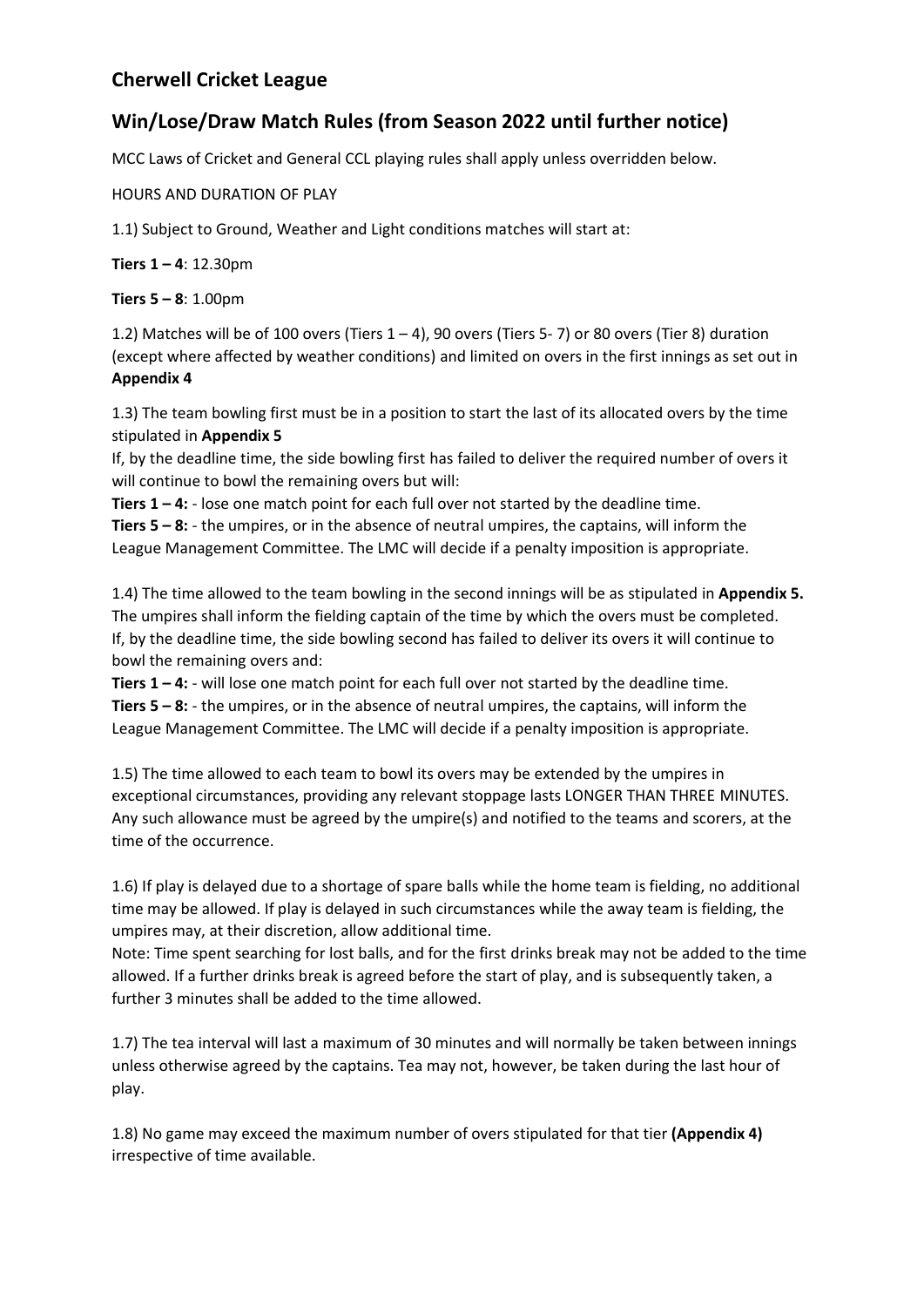#### OVERS

The following conditions relate to matches unaffected by weather interruptions. Where overs are reduced due to inclement conditions, see below for amended conditions.

2.1) Matches will consist of the number of overs stipulated by tier in **Appendix 4**.

2.2) The side batting first shall face no more than 53% (rounded down) of the overs available at the commencement of play. (See **Appendix 4**)

2.3) If the team batting first is dismissed or declares its innings closed before the completion of their full entitlement of overs, the team batting second will receive the full balance of the available overs. For this purpose, an over that has been started shall be deemed to have been completed.

#### FIELDING AND BOWLING RESTRICTIONS

3.1 a) **Tiers 1 – 4:** Fielding Circles. At the instant of delivery, a maximum of five fielders are allowed outside an area bounded by two semi-circles (each with a radius of 30 yards) centred on each middle stump and joined by a parallel line on each side of the pitch. The fielding circle should be marked by white plastic or rubber (but not metal) discs measuring 7 inches in diameter. In the event of an infringement the square leg umpire shall call "No Ball".

3.1 b) **Tiers 5 – 8:** There are no fielding restrictions above and beyond those stated in the Laws of Cricket.

3.2) Bowlers in all tiers will be restricted to bowling a maximum one third of the overs available at the start of an innings. In the event of a reduction in overs due to rain, the number of overs a bowler is allowed to bowl will be recalculated before play commences. Where one third is not an exact number, the overs available to a bowler will be rounded down. If a reduction of overs (and thereby a reduction in the limit for each bowler) is caused by a weather interruption and a bowler has already exceeded the new limit, he/she may complete any over already started, but may not bowl again in the innings.

3.3) In the event that a bowler exceeds his permitted overs, for any reason other than as outlined in 3.2), the batting side will be awarded 10 penalty runs for each over bowled (or part thereof) above the permitted limit (in addition to any runs scored in the over). The side bowling at the time will also be deducted 3 match points for every over (or part thereof) bowled over the limit. If any individual bowler bowls three or more overs above their permitted limit, his team will be deemed to have forfeited the match and receive no points. If in the opinion of Panel Umpires officiating in the match, or the League Committee where no Panel Umpires are present, the team transgressing is deemed to have deliberately exceeded a bowler's limit to gain an advantage then the match will be deemed to have been forfeited and will result in 0 points for the offending team and 25 points for the opposition. Examples of 'deliberate' could be but are not limited to; a bowler bowling additional overs when informed he has bowled his allocation, a bowler bowling additional overs and significantly altering the outcome of the match by doing so. There is no right of appeal to any decision made based on the above.

The responsibility for observing the limits and overs allocation for bowlers lies solely with the captain of the bowling team although they may request information from umpires or scorers.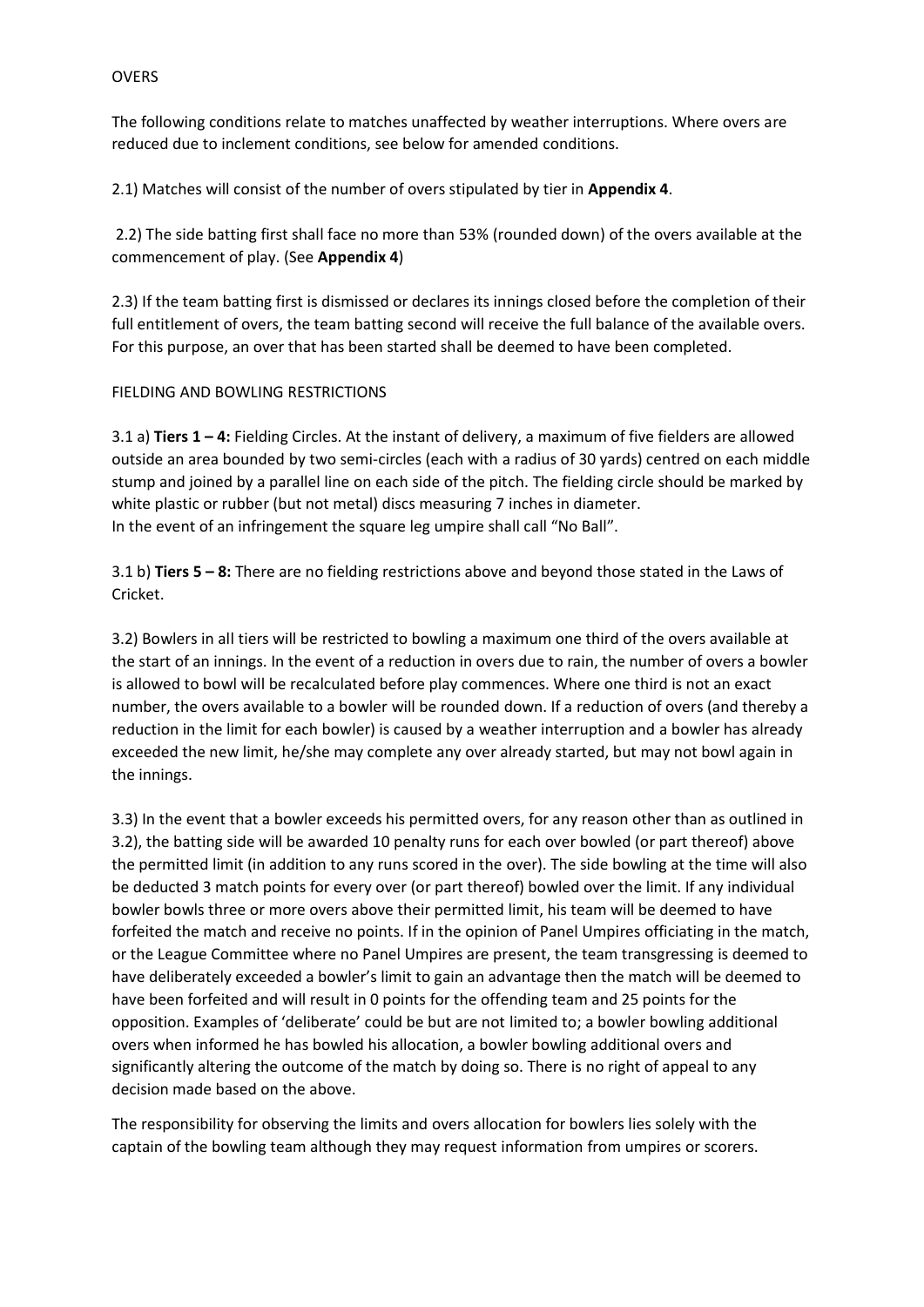3.4) In the event of a bowler being incapacitated or suspended and being unable to complete an over, the remaining balls will be bowled by another bowler providing that bowler did not bowl the previous over or part thereof. The replacement bowler(s) may not bowl the over following. Such part of an over shall count as a full over for the bowler who started the over and any further bowlers required to finish the over insofar as each bowler's limit is concerned. A bowler who has already bowled their maximum allocation of overs may not complete an over in this situation.

3.5) Wides. Umpires are instructed to apply a strict and consistent interpretation in regard to this Law in order to prevent negative bowling wide of the wicket. Any offside or leg-side delivery which in the opinion of the umpire does not give the batsman a reasonable opportunity to hit the ball by means of a normal cricket stroke shall be called a wide.

3.6) Short pitched bowling. A bowler shall be limited to one fast, short-pitched delivery per over, which is defined as one that passes or would have passed over shoulder height of the batsman standing upright at the popping crease. This ruling shall apply even though the striker may have made contact with the ball with their bat, person or equipment. The Umpire at the bowler's end will make it clear to both bowler and batsmen at the wicket when such a delivery is bowled. It is unfair if this limit is exceeded in the same over and the Umpire shall call and signal No Ball on each such occasion and instigate the warning process as in Law 41.6. if this limit is exceeded.

(3.6 above shall apply in addition to all the provisions of Law 41.6)

3.7) Law 41.7 (2019 edition) Dangerous and Unfair non-pitching deliveries – will apply in full

3.8) There is no 'Free Hit' in this format

# DELAYED OR INTERRUPTED MATCHES

Note regarding finishing time. Although the scheduled finishing time of all matches is nominally 7.00pm, 30 minutes (60 minutes in Tier 8) cumulative playing time may be lost before any reduction in the number of overs in the game. This 30 (60) minute period is referred to as "reserve time" and may vary according to further developments during the match (e.g. if the first innings is completed in less time than the scheduled time, at the start of the second innings the amount of reserve time will increase. However, if the first innings finishes later than the scheduled cut off time there will be a reduction in reserve time)

A match, however, may not extend beyond the maximum number of overs stipulated for that tier.

4.1) In all cases the Match shall only start or continue if the Umpires, or in the absence of any Umpires, BOTH captains, decide that the conditions are fit for play in accordance with the Laws of Cricket.

In a Match in which an ECB ACO Umpire (whose membership is current and is also qualified to minimum level 1) is standing with an Umpire who is not, then the ECB ACO Umpire will have the final decision on all aspects of safety including Ground, Weather and Light.

4.2) Start Time. If the start of a match is delayed no overs are lost until 30 minutes (60 minutes in Tier 8) are lost. If the delay is longer than 30 mins (60 minutes Tier 8), the total number of overs available in the match shall be reduced by one for each completed period of 3.5 minutes in excess of the 30/60 minutes).

**Appendix 4** is used to calculate the overs for each side.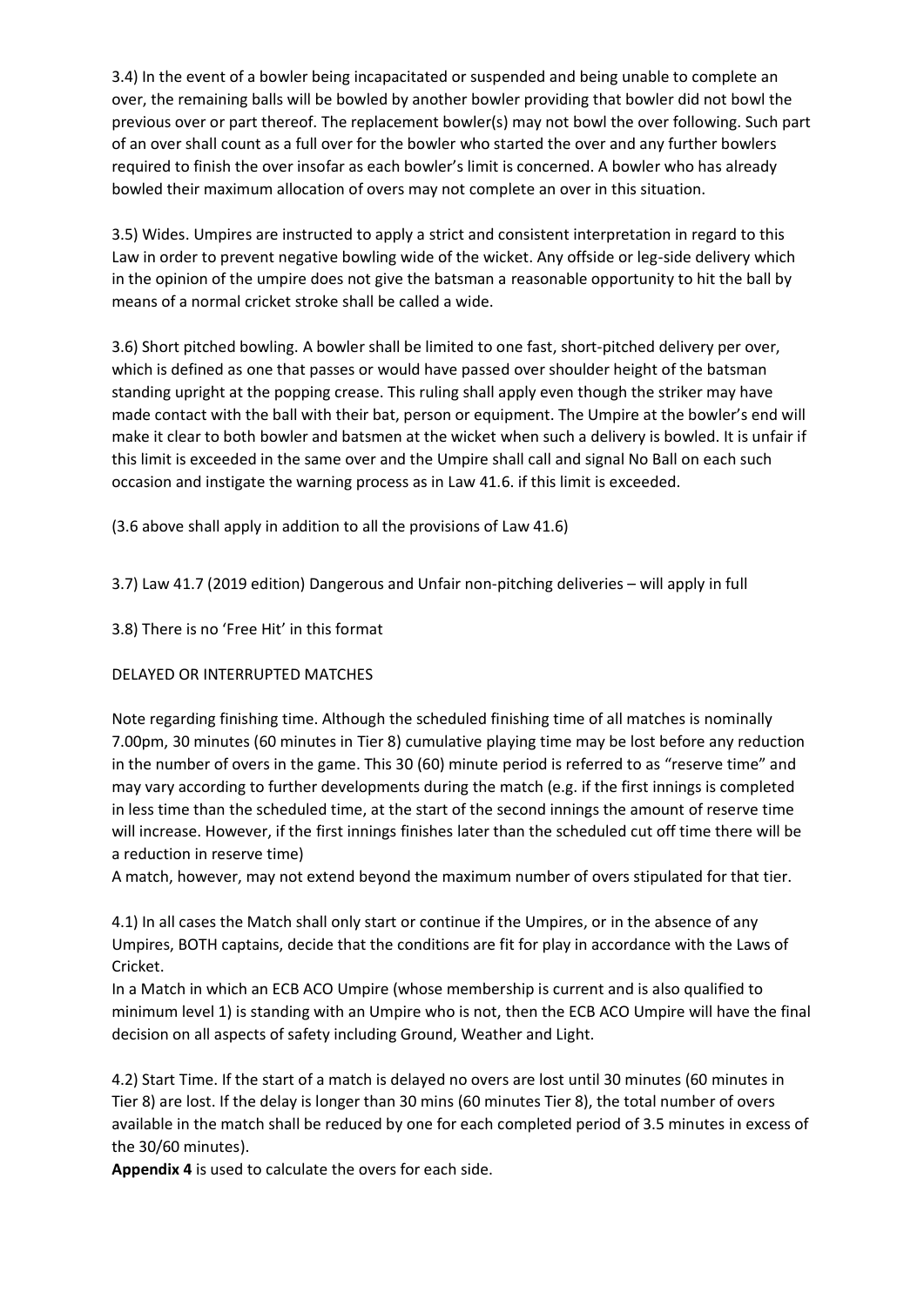4.3) Minimum Length of Match. A match may only begin if there is time for the minimum number of overs to be bowled by tier. (60 overs Tiers 1 – 4, 50 overs Tiers 5 – 7, 40 overs Tier 8 – see **Appendix 4** for time lost).

Note: All calculations relate to time lost NOT time remaining but note any "reserve time" (30 or 60 minutes) plus any time gained/lost by an early/late completion of the first innings.

The taking of the tea interval during the interruption which would effectively "stop the clock" but this can be for no more than 20 minutes to allow for the 10 minutes change of innings break

4.4) Interruptions to Play. If play is interrupted after the start of the match, then the total number of overs lost is as set out in **Appendix 4.**

Note: No overs are lost until a CUMULATIVE time of 30 minutes (60 minutes in Tier 8) are lost

During the first innings the number of overs lost to each innings is decided as in 4.2 or 4.4. If more overs have already been bowled than the result of the calculation, then the first innings is deemed closed and the second innings limited to the total remaining overs.

Upon resumption of play the revised time available to complete the innings should be advised to BOTH captains and scorers based on the time allowed for the total number of overs in each innings as set out in **Appendix 5**

#### **For example:**

An innings is reduced to 32 overs after a team has bowled 12 overs in 45 minutes.

The time allowed for 32 overs is 1 hour 57 minutes

Therefore, the bowling side has 1h 57m minus 45m = 1h 12m left from the time of the resumption of play to bowl overs 13 to 31 and be in position to start the 32<sup>nd</sup> over.

4.5) Multiple Interruptions to Play. At the end of each stoppage the overs available in the match will be recalculated as per the above.

4.6) Second Innings. At the start of the second innings the time available to bowl the remaining overs for that innings is determined using Appendix 5.

4.7) Once the minimum number of overs to constitute a game have been bowled (60 overs Tiers 1 – 4, 50 overs Tiers  $5 - 7$ , 40 overs Tier 8) and a match is subsequently abandoned, the result will be a DRAW unless the circumstances outlined in rule 4.8 appertain.

4.8) Minimum Length of a Match. If, following delay or one or more interruptions to play calculations of overs remaining take the total below that required to constitute a game (60 overs Tiers  $1 - 4$ , 50 overs Tiers  $5 - 7$ , 40 overs Tier 8) then, with the AGREEMENT OF BOTH CAPTAINS the game can be abandoned.

If EITHER captain wishes to continue, ground weather and light conditions permitting, (See 4.1 above) play may continue until 7.30 pm or until the minimum number of overs for any innings is reached, whichever is the sooner.

In this instance if the match reaches 7.30 pm or the minimum number of overs with no win to either side then the match will be a DRAW unless the side batting second has not faced a minimum of 20 overs (18 in Tier 8) when the match will be considered to have been ABANDONED.

This instance is the only time where a "cut off time" for a match applies – i.e. 7.30 pm. All other calculations of overs remaining are based on time lost.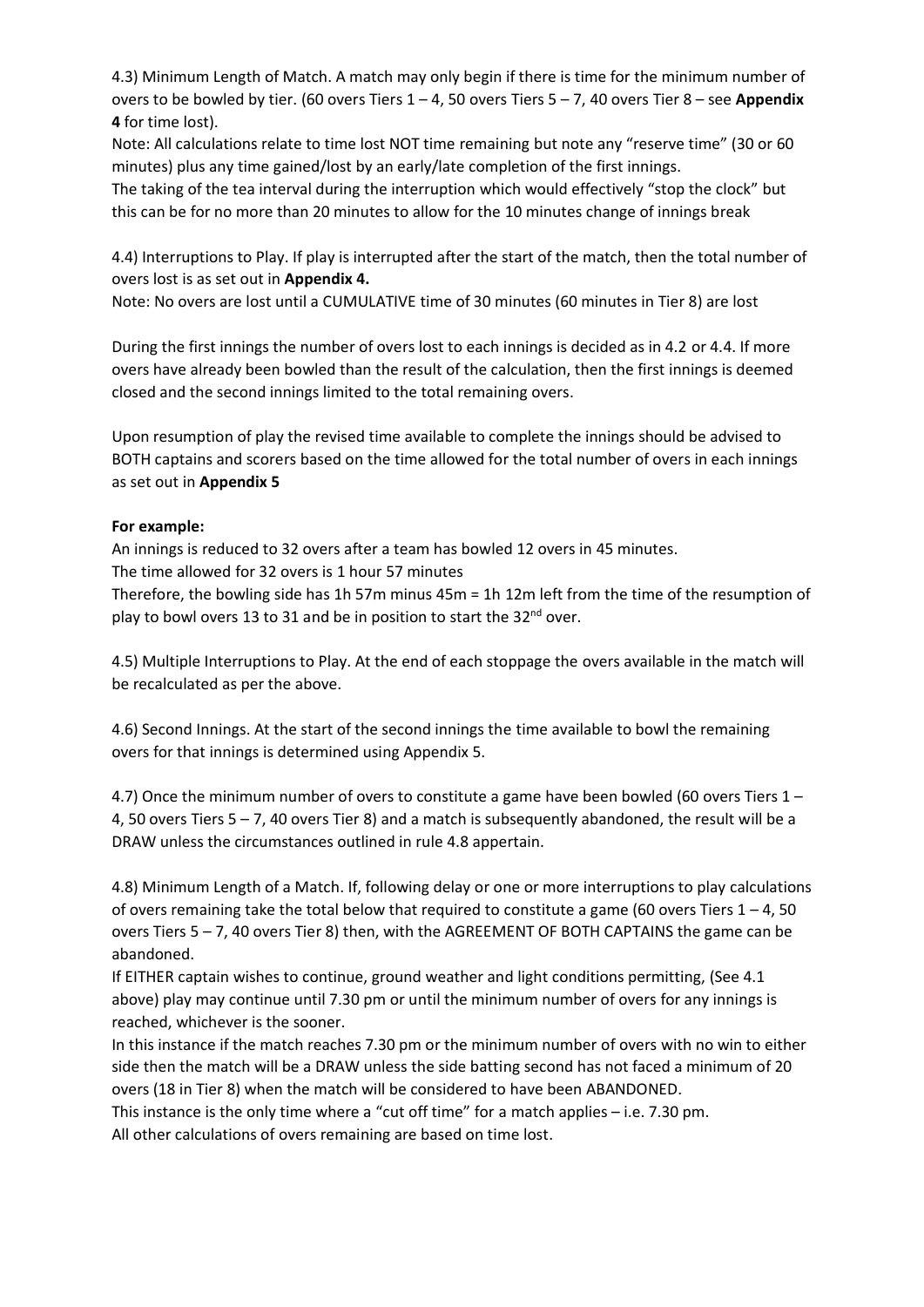#### MATCH RESULTS AND POINTS

5.1) CCL Win/Lose/Draw Match Result definitions:

### **Win**.

Either: The Team that batted first dismisses the team batting second before that team has achieved or passed the score achieved in the first innings.

Or:

The team batting second passes the score achieved in the first innings.

# **Loss.**

Should the other Team achieve a Win.

# **Draw.**

At the end of the allotted overs for the match, the team batting second still has wickets in hand but has not passed the total of the team batting first.

In this event, the team with the higher run rate per over will be deemed to have achieved a 'Winning Draw' and the opponents a 'Losing Draw'. If run rates are identical, the team which batted first will be deemed to have the higher run rate.

For the purpose of calculating run rates, if a team declares in the first innings, the run rate is calculated based on the number of overs batted.

If a team is bowled out in the first innings, they will be considered to have batted all the overs that were available to them immediately prior to the fall of the last wicket.

In either event, an over that has been started will be deemed to have been completed. Declarations are not permitted in the second innings.

For a result to be possible, the second innings requires to be at least 20 overs (18 in Tier 8) unless a result is achieved before this. If a team opts to bat with less than 20 (18 in Tier 8) overs available in the second innings and a result (win) is not achieved, the match is abandoned.

# **Tie.**

When the team batting second are dismissed for the same total as the team who batted first.

# **Abandoned.**

When play had started, however little, and where neither Team were able to achieve a Win or a Tie and insufficient overs have been bowled to constitute a match (notwithstanding the provisos in rule 4.8).

# **Cancelled.**

Should there have been no play whatsoever.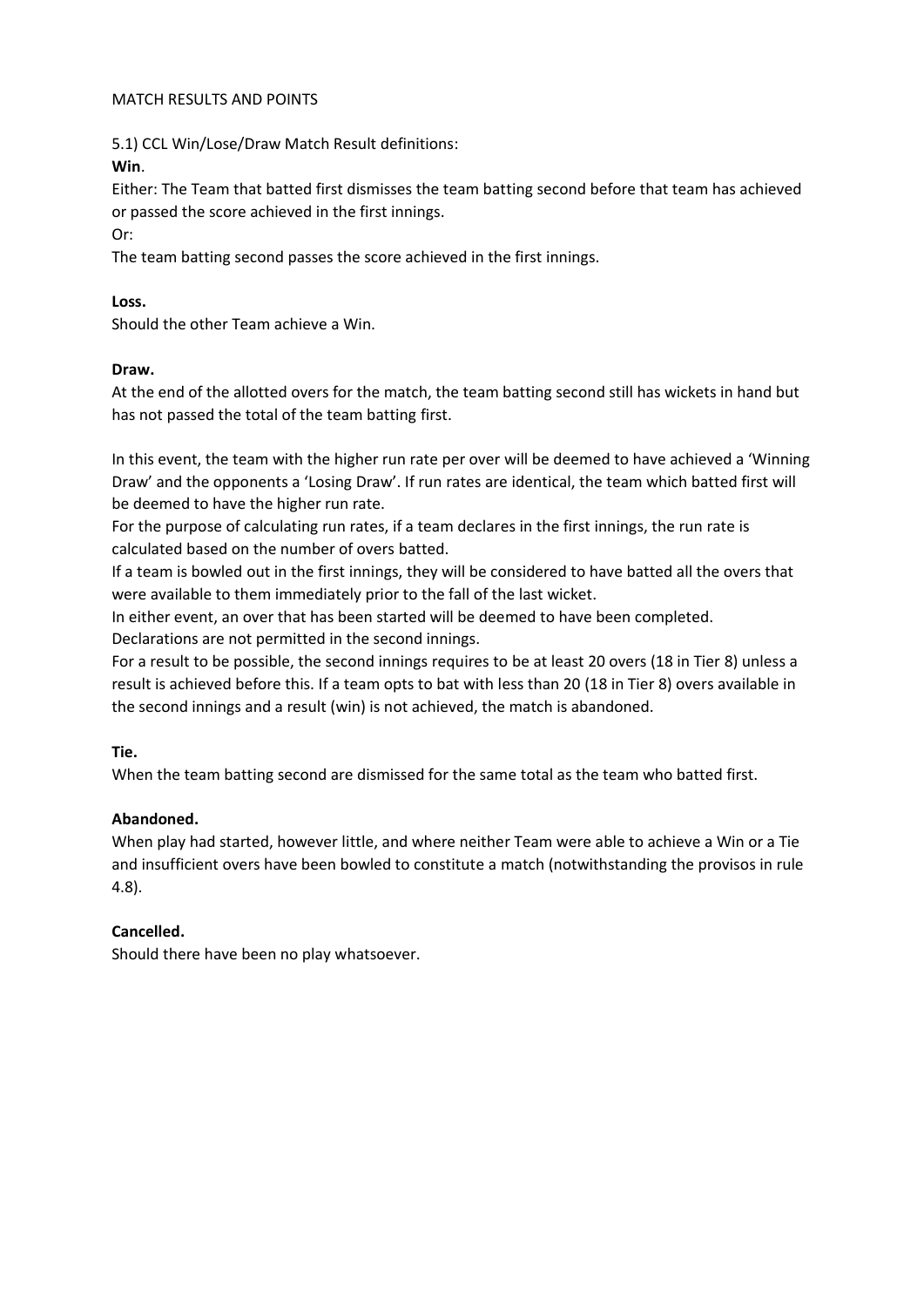### 5.2) Match Points

The table below refers to the awarding of Match Points available:

| <b>Match Result</b> | <b>Match Points</b>          | <b>Bonus Points Available</b> |
|---------------------|------------------------------|-------------------------------|
| Win                 | 25                           | No                            |
| <b>Winning Draw</b> |                              | Yes                           |
| Losing Draw         | 2                            | Yes                           |
| Tie                 | 18 each                      | No                            |
| Loss                | 0                            | Yes                           |
| Abandoned           | 7 each                       | Yes*                          |
| Cancelled (Weather) | 7 each                       | No                            |
| Cancelled (Forfeit) | 25 (for the opposing team)** | No                            |

\* For Abandoned Matches, each Team shall be awarded a minimum of 7 Match Points. However, should a Team have achieved more than 7 Bonus Points, then that Team shall be awarded that number of Bonus Points only and zero Match Points.

\*\* For Cancelled (Forfeited) CCL Matches, the opposing Team shall only receive the 25 Match Points providing that 40% or more of the fixtures due to be played on that day within the same Division are completed. If less than 40% are completed due to adverse playing conditions, then only 7 Match Points will be awarded as per a Cancelled (Weather) result. Matches cancelled due to Forfeit shall for the purpose of this calculation be regarded as 'completed'.

5.3) Bonus Points: The below table refers to the awarding of batting and bowling Bonus Points available:

| <b>Batting</b><br>Points | <b>Runs</b><br>Scored<br>Tiers 1 -<br>4 | <b>Runs</b><br>Scored<br>Tiers 5 - | <b>Runs</b><br>Scored<br>Tier 8 | <b>Bowling</b><br>points | Wickets<br>Taken (all<br>Tiers) |
|--------------------------|-----------------------------------------|------------------------------------|---------------------------------|--------------------------|---------------------------------|
| 1                        | 100                                     | 80                                 | 80                              | 1                        | 4                               |
| $\overline{2}$           | 125                                     | 100                                | 100                             | $\overline{2}$           | 5                               |
| 3                        | 150                                     | 125                                | 120                             | 3                        | 6                               |
| 4                        | 175                                     | 150                                | 140                             | 4                        | 7                               |
| 5                        | 200                                     | 175                                | 160                             | 5                        | 8                               |
| 6                        | 225                                     | 200                                | 180                             | 6                        | 9                               |
| 7                        | 250                                     | 225                                | 200                             | 7                        | 10 or all out                   |

Note: Maximum Bowling Bonus Points shall be awarded to the bowling team, when a batting Team is "All Out" even if the batting Team has fewer than eleven players.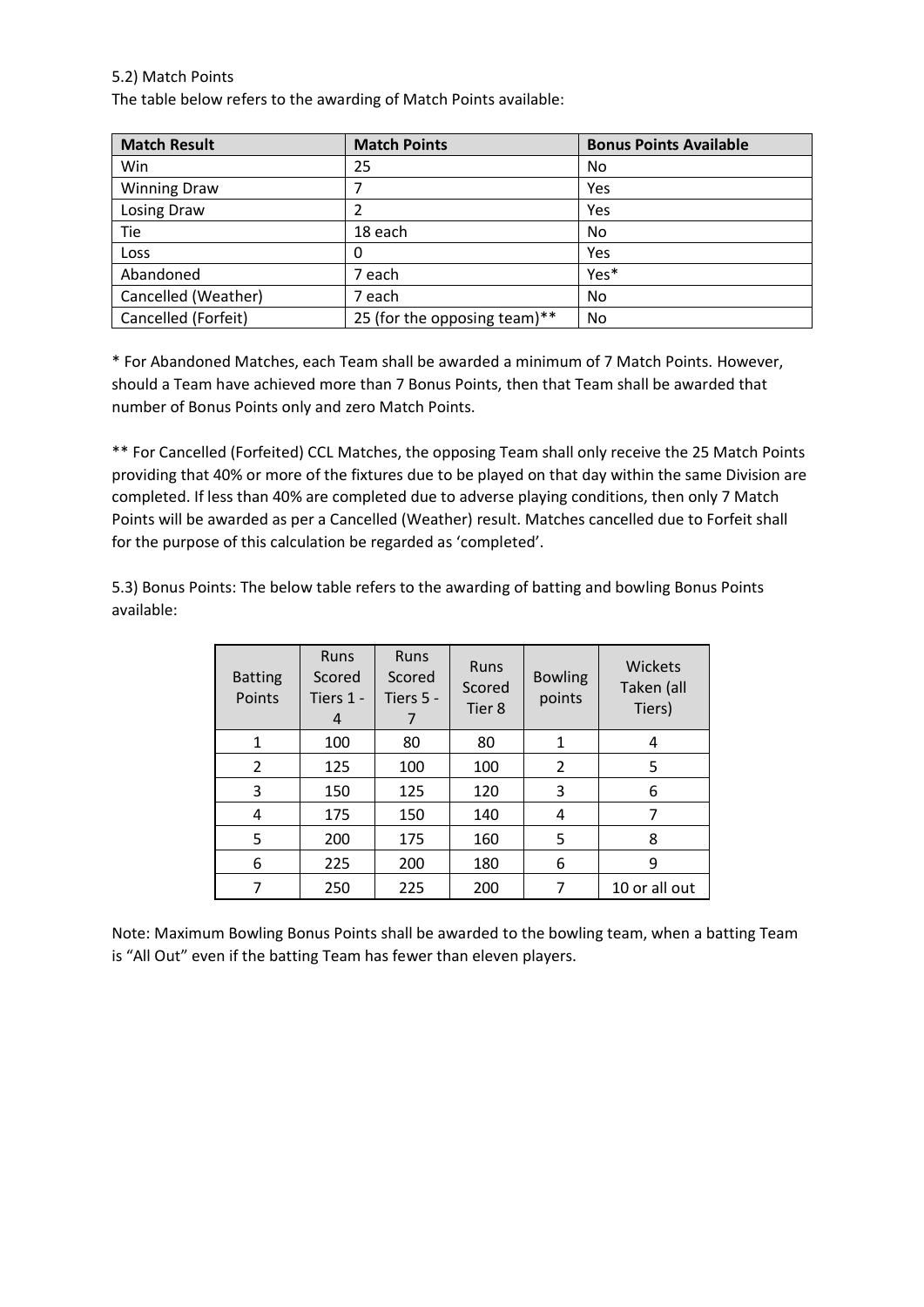| <b>Appendix 4</b> |  |
|-------------------|--|
|-------------------|--|

#### **Win/Lose/Draw Format - Overs reductions due to time lost**

NB - no overs are lost until a cumulative total of 30 minutes (60 minutes Tier 8) playing time has been lost

After 30 minutes are lost, (60 minutes in Tier 8) one over will be lost from the total for the match for every full 3.5 minute period

\*NB: Time gained by an early completion of the first innings is used to increase reserve time for the second innings

| шшцвэ               |                                           |         |         |                                                       |         |         |           |         |         |
|---------------------|-------------------------------------------|---------|---------|-------------------------------------------------------|---------|---------|-----------|---------|---------|
|                     | Tiers 1-4<br><b>Tiers 5 - 7</b><br>Tier 8 |         |         |                                                       |         |         |           |         |         |
| <b>Minutes Lost</b> | Total                                     |         |         | Total                                                 |         |         | Total     |         |         |
| $(30+)$             | match                                     | 1st     | *2nd    | match                                                 | 1st     | $*2nd$  | match     | 1st     | *2nd    |
| $(60 + in Tier 8)$  | overs                                     | Innings | Innings | overs                                                 | Innings | Innings | overs     | Innings | Innings |
|                     | remaining                                 |         |         | remaining                                             |         |         | remaining |         |         |
| $\mathbf 0$         | 100                                       | 53      | 47      | 90                                                    | 47      | 43      | 80        | 42      | 38      |
| 3.5                 | 99                                        | 52      | 47      | 89                                                    | 46      | 43      | 79        | 41      | 38      |
| $\overline{7}$      | 98                                        | 52      | 46      | 88                                                    | 46      | 42      | 78        | 41      | 37      |
| 10.5                | 97                                        | 51      | 46      | 87                                                    | 45      | 42      | 77        | 40      | 37      |
| 14                  | 96                                        | 51      | 45      | 86                                                    | 45      | 41      | 76        | 40      | 36      |
| 17.5                | 95                                        | 50      | 45      | 85                                                    | 44      | 41      | 75        | 39      | 36      |
| 21                  | 94                                        | 50      | 44      | 84                                                    | 44      | 40      | 74        | 39      | 35      |
| 24.5                | 93                                        | 49      | 44      | 83                                                    | 43      | 40      | 73        | 38      | 35      |
| 28                  | 92                                        | 49      | 43      | 82                                                    | 43      | 39      | 72        | 38      | 34      |
| 31.5                | 91                                        | 48      | 43      | 81                                                    | 42      | 39      | 71        | 37      | 34      |
| 35                  | 90                                        | 48      | 42      | 80                                                    | 42      | 38      | 70        | 37      | 33      |
| 38.5                | 89                                        | 47      | 42      | 79                                                    | 41      | 38      | 69        | 36      | 33      |
| 42                  | 88                                        | 47      | 41      | 78                                                    | 41      | 37      | 68        | 36      | 32      |
| 45.5                | 87                                        | 46      | 41      | 77                                                    | 40      | 37      | 67        | 35      | 32      |
| 49                  | 86                                        | 46      | 40      | 76                                                    | 40      | 36      | 66        | 35      | 31      |
| 52.5                | 85                                        | 45      | 40      | 75                                                    | 39      | 36      | 65        | 34      | 31      |
| 56                  | 84                                        | 45      | 39      | 74                                                    | 39      | 35      | 64        | 34      | 30      |
| 59.5                | 83                                        | 44      | 39      | 73                                                    | 38      | 35      | 63        | 33      | 30      |
| 63                  | 82                                        | 43      | 39      | 72                                                    | 38      | 34      | 62        | 33      | 29      |
| 66.5                | 81                                        | 43      | 38      | 71                                                    | 37      | 34      | 61        | 32      | 29      |
| 70                  | 80                                        | 42      | 38      | 70                                                    | 37      | 33      | 60        | 32      | 28      |
| 73.5                | 79                                        | 42      | 37      | 69                                                    | 36      | 33      | 59        | 31      | 28      |
| 77                  | 78                                        | 41      | 37      | 68                                                    | 36      | 32      | 58        | 31      | 27      |
| 80.5                | 77                                        | 41      | 36      | 67                                                    | 35      | 32      | 57        | 30      | 27      |
| 84                  | 76                                        | 40      | 36      | 66                                                    | 35      | 31      | 56        | 30      | 26      |
| 87.5                | 75                                        | 40      | 35      | 65                                                    | 34      | 31      | 55        | 29      | 26      |
| 91                  | 74                                        | 39      | 35      | 64                                                    | 34      | 30      | 54        | 29      | 25      |
| 94.5                | 73                                        | 39      | 34      | 63                                                    | 33      | 30      | 53        | 28      | 25      |
| 98                  | 72                                        | 38      | 34      | 62                                                    | 33      | 29      | 52        | 28      | 24      |
| 101.5               | $71\,$                                    | 38      | 33      | 61                                                    | 32      | 29      | 51        | 27      | 24      |
| 105                 | 70                                        | 37      | 33      | 60                                                    | 32      | 28      | 50        | 27      | 23      |
| 108.5               | 69                                        | 37      | 32      | 59                                                    | 31      | 28      | 49        | 26      | 23      |
| 112                 | 68                                        | 36      | 32      | 58                                                    | 31      | 27      | 48        | 26      | 22      |
| 115.5               | 67                                        | 36      | 31      | 57                                                    | 30      | 27      | 47        | 25      | 22      |
| 119                 | 66                                        | 35      | 31      | 56                                                    | 30      | 26      | 46        | 25      | 21      |
| 122.5               | 65                                        | 34      | 31      | 55                                                    | 29      | 26      | 45        | 24      | 21      |
| 126                 | 64                                        | 34      | 30      | 54                                                    | 29      | 25      | 44        | 24      | 20      |
| 129.5               | 63                                        | 33      | 30      | 53                                                    | 28      | 25      | 43        | 23      | 20      |
| 133                 | 62                                        | 33      | 29      | 52                                                    | 28      | 24      | 42        | 23      | 19      |
| 136.5               | 61                                        | 32      | 29      | 51                                                    | 27      | 24      | 41        | 22      | 19      |
| 140                 | 60                                        | 32      | 28      | 50                                                    | 27      | 23      | 40        | 22      | 18      |
|                     |                                           |         |         | For time allowances to start last over see Appendix 5 |         |         |           |         |         |
|                     |                                           |         |         | For number of overs per bowler see Appendix 6         |         |         |           |         |         |
|                     |                                           |         |         |                                                       |         |         |           |         |         |